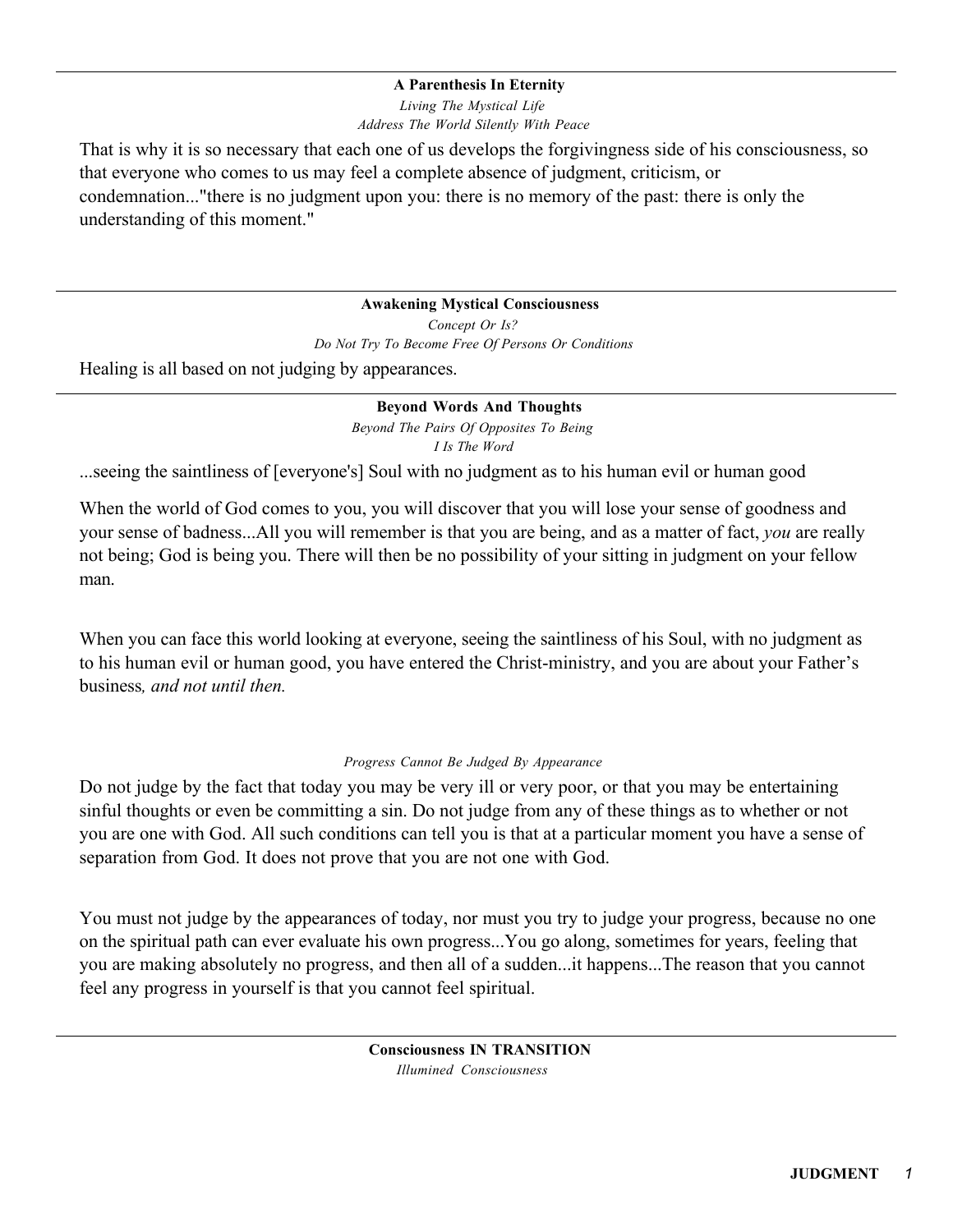Spiritual consciousness is one which does not accept any belief in thought of any error existing as a presence or as a power. It looks at any presence or form or phase of error as if it were just looking at a moving picture, say, of a man being shot, knowing right well that as soon as the picture is over, the man is going to pick himself up and dust himself off and get ready to play another part…In maintaining that same attitude toward what we see of human experience, that same attitude in which we do not criticize or judge or condemn the underdog or the sinning or sick person, and in which we do not give praise to those we think are doing good, we will have begun to see real spiritual healing.

Let us never indulge thoughts or acts that violate our teaching of one self. How about criticizing and judging and condemning the other fellow? Well, we are doing it to ourselves and it will come back to us. Oh, don't you ever worry that our errors won't come back to us! And that is an error–not the act of judging or condemning; but the act of violating our own understanding that there is only one, and that we are judging and condemning our own being.

> **Consciousness Is What I Am** *Mind Is A Transparency Instructing The Mind On Supply And Health*

The truth is: *I* am supply. "I have meat to eat that ye know not of." If our mind knew this, we would not have to be given instruction about supply; but the mind is ignorant of this truth until instruction is given us. After we receive it, we keep the mind imbued with the truth that *I* am supply, *I* am the Way, *I* am the meat, the wine, and the water. Tomorrow the temptation may come that we do not have enough, but our answer must be, "Wait a minute; wait a minute! I am not judging by appearances. I am now judging by the truth, and the truth is that I have meat the world knows not of."

> **Consciousness transformed** *Experience God*

What difference does it make if you lose or give away all that you have, as long as you have the spirit of God which is the substance of it?..In other words, you judge your barrenness by the state of your pocketbook instead of by [the state of] your consciousness.

Are you your brother's keeper? No, except to the extent that you are the keeper of the truth about your brother and your neighbor...Spiritually you must hold no one in bondage to humanhood. You must maintain the consciousness of everyone as being God-consciousness individually expressing itself. In the healing work this is very important, because there is a temptation to believe that the patient or the patient's family is interfering with his spiritual progress. This is not true. This again in judging by the five physical senses in which you have "made a human being,"..No, you have not. YOU have accepted the false sense of sense testimony, for it is a universal relationship that "I and my Father are one" and that *one* is God.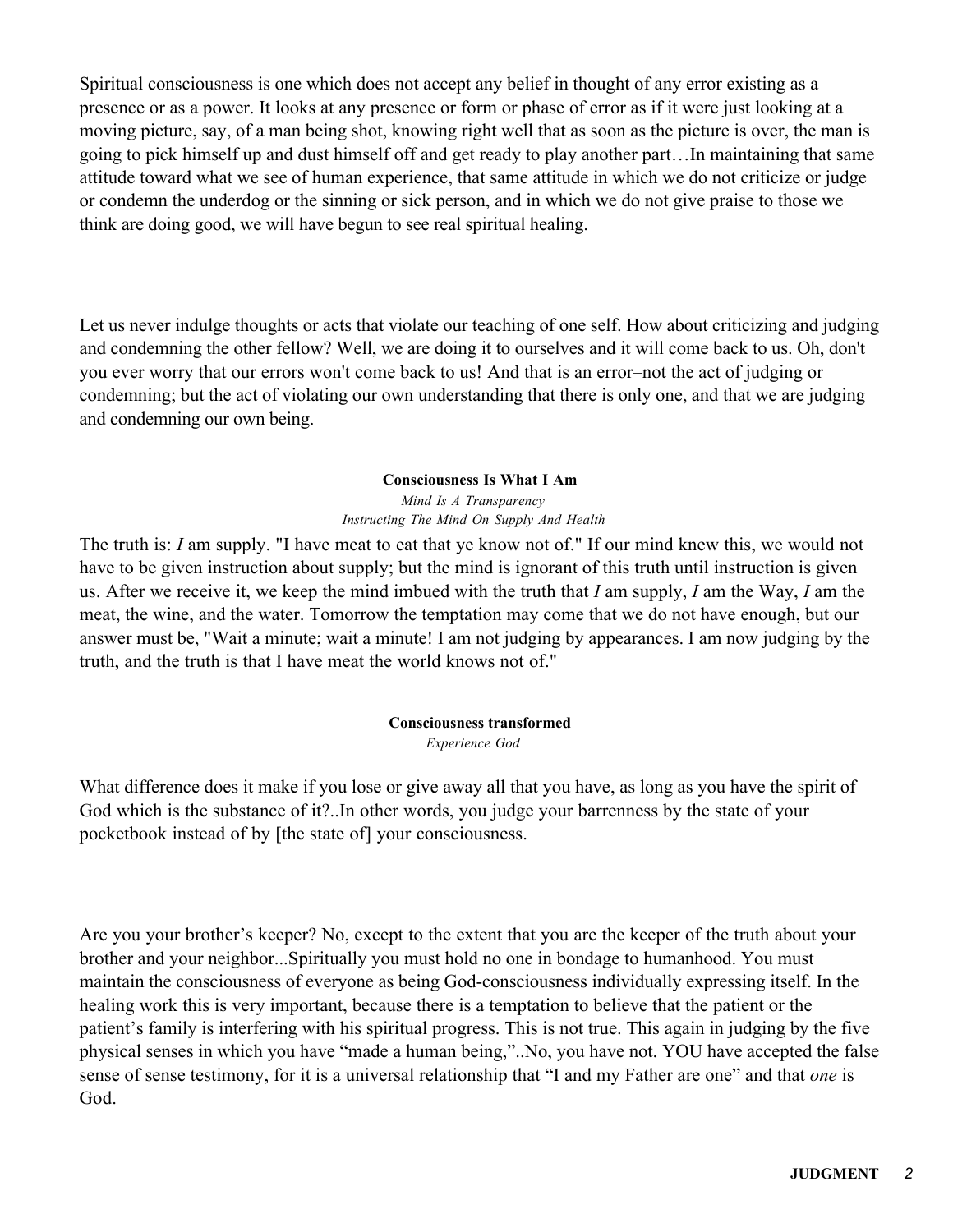As long as you are judging by what you see, hear, taste, touch, or smell, or even think...as long as you are seeing good and evil, believing in good and evil, you are not under the law of God.

Be assured it is only through spiritual discernment that you will be able to see that there is no evil in man and no evil on earth, and that there are no destructive powers in heaven or on earth or in hell...Practice [this message] until the ability has been fully developed to look out on this world of man, things, and conditions, without that word "I" beginning to form its judgment. Rather, you will say to this personal sense of I, "Be still...Be still and know that I am God," and then listen to the word, to the judgment of God that is uttered within you, and thereby behold this universe as it is, in the image of God.

We do not change from seeing a lot of evil to seeing everything good. No, we stop declaring either good or evil and allow the judgment to be rendered within us. Then it will be neither good nor evil, but spiritual. The one world is the world of human judgment based on appearances and the conditioned mind, and the other world is the world that is revealed to us when we no longer form any judgments.

When you make the transition to the man who lives by "every word that proceedeth out of the mouth of God," you are then forming no judgments, but rather you are creating a vacuum within yourself resulting in an attitude of listening so that divine judgment may be rendered.

## **Consciousness Unfolding**

*Questions And Answers Qualifications Of Lay Person Seeking Benefit Of Treatment*

It is not our function to judge whether those who call upon us for help want loaves and fishes–healing for healing's sake. Our function is to wipe out the human picture and say, "There is nothing there but God."

*The Principle*

We do not judge the spiritual world by looking out upon the human world. Rather, we come into an awareness of what the spiritual world is, through looking out from God.

> **Living Between Two Worlds** *Making The Transition From Personal Sense To Spiritual Being*

*Making The Transition From Personal Sense To Spiritual Being* As long as you judge by appearances, as long as you see and believe in good and evil, you are not under the

law of God. Surprising as that may sound, you may as well accept it.

The moment judgment enters your thought, remember that word *I,* and smile to yourself. You have momentarily allowed the personal sense of "I" to come in, but then, as you pause for a moment, the real *I* that you are takes over and reveals truth.

When you make the transition to the man who lives "by every word that preceedeth out of the the mouth of God," you form no judgments, but rather create a vacuum within yourself, resulting in an attitude of listening so that divine judgment can be rendered.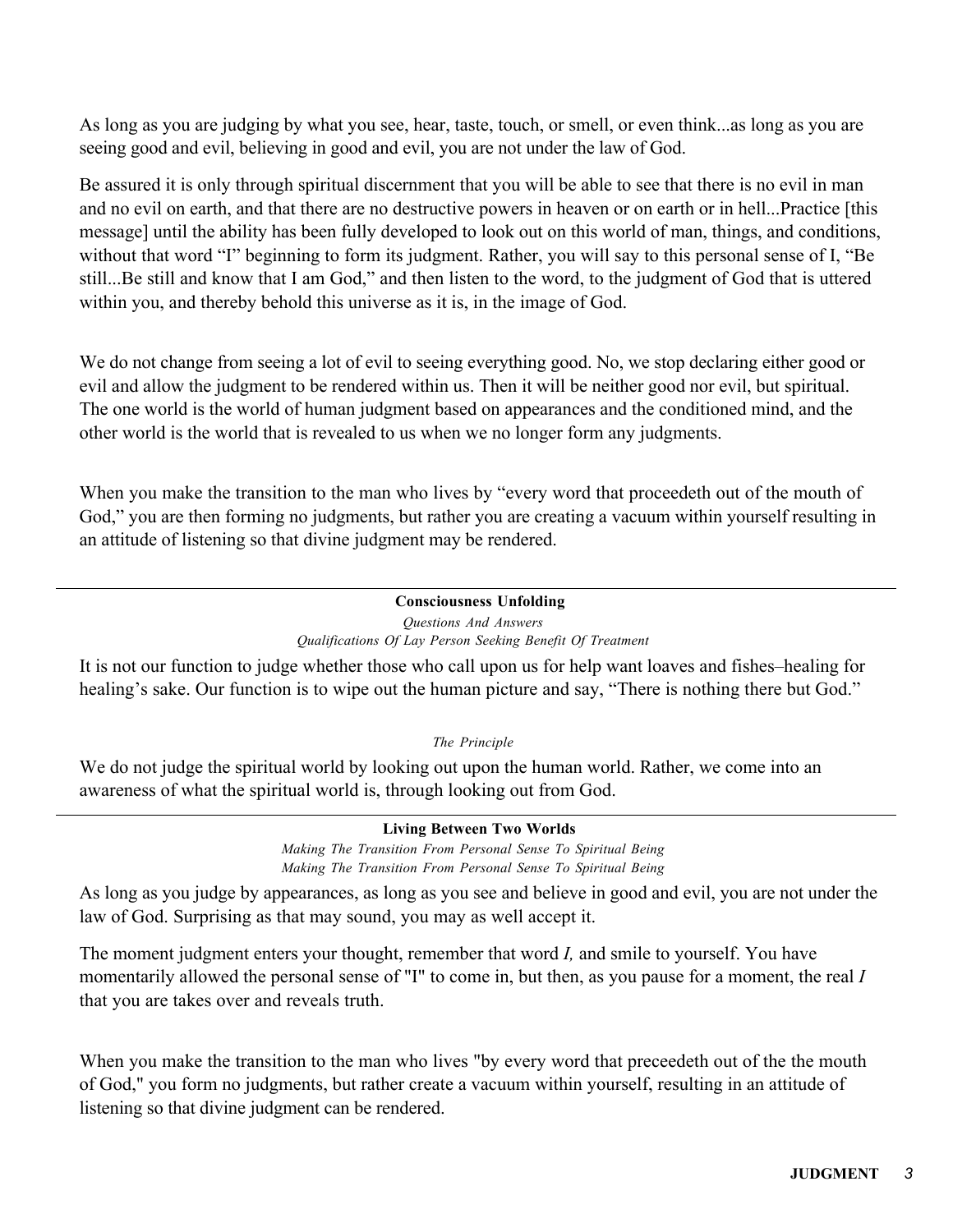#### **Living Now**

*The Revelation Of Spiritual Sonship Human Selfhood "dies" That The Christ May Be Born"*

Start of erroneous judgment- qualifying,

*Spiritual Discernment Brings Healing*

Judging by appearances binds us to our own belief in external powers.

#### **Living The Infinite Way** *God Is*

God *is*; Life *is*. We are permitted no further judgment. God *is*. It is a matter of training oneself to form no opinion whatsoever.

There can be no spiritual demonstration while we hold to human opinions of good and evil. When we look at the world with no opinions, judgments, or labels–not even good ones–but with the realization that *God is,* we set up a sort of vacuum within. Into that vacuum surges the spiritual wisdom defining and evaluating that which is before us, and this we find to be entirely different from our human estimate.

# **Man Was Not Born to Cry** *Withinness*

*Forgiveness Is At The Instant Of Repentance*

What the Master really meant was that forgiveness should continue until a healing takes place, forgive until there is nothing left to be forgiven, but never condemn, never judge.

## **Our Spiritual Resources**

*Dominion Over Mind, Body, And Purse Dominion Over Mind, Body, And Purse*

The mind is the instrument which you use for thinking or reasoning purposes or for any purpose of awareness, and it is through your mind that you are able to judge and make decisions.

## **The Altitude Of Prayer**

*Bringing Our Gift To The Altar Praying With An Unconditioned Mind*

Meditation: No judgment of person.

## **The Art Of Meditation**

*Meditation: The Experience The Silver Is Mine*

Life becomes entirely different once we have caught the vision of the great truth that the Word, which proceedeth out of the mouth of God, is the substance of our life...We begin to see that that which is outward and tangible is but the effect of that which is invisible. We shall never again judge our supply by how many dollars we possess, but by how much of God we realize.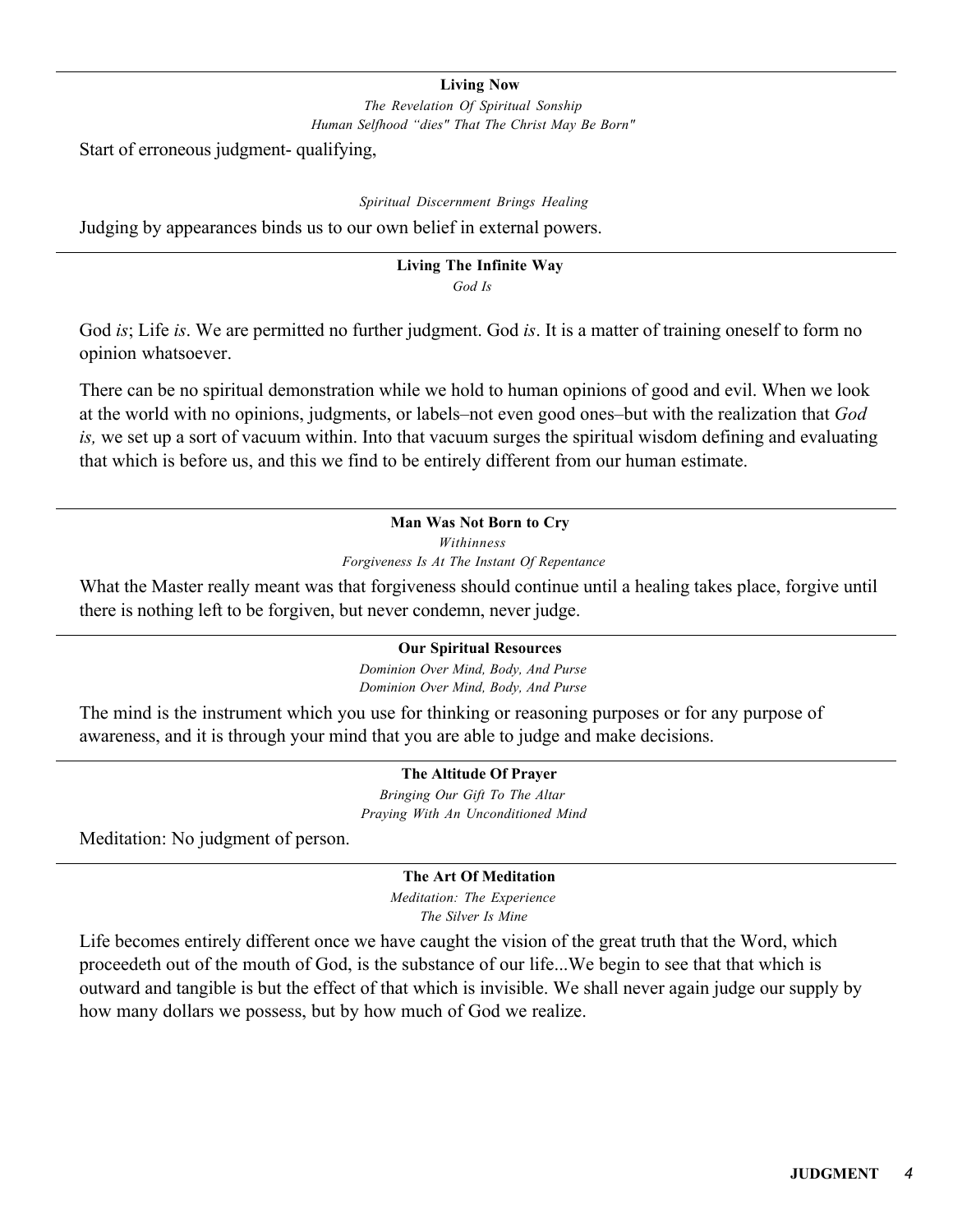When we recognize our true identity as God in expression, we shall see as God sees. As we behold ourselves spiritually endowed, we become beholders of God appearing in all and through all. But we can do this only as we relinquish those judgments that come to us by the seeing of the eye and the hearing of the ear.

#### **The Contemplative Life** *Contemplation Develops The Beholder Living As A Witness To The Activity Of God*

How can we bear witness to this Power except by being still? If we do otherwise, we can no longer say that we are doing nothing or that we are nothing. We have become something the moment we do something...In order to make ourselves nothing, we must immediately realize within ourselves, "There is neither good nor evil: there is only God." Then, as we look out at the erroneous appearance with no judgment, there truly is neither good nor evil: there is only the presence of God, and now the Father within can perform Its function, and Its function is to dissolve the appearance and reveal God's glory–reveal Its own being.

If we kill in self-defense, we are doing just what the world is doing: we are operating from the standpoint of the law of self-preservation, and the self we are trying to preserve is a finite sense of self that has no contact with God. That is why we are trying to save it. If we understood our true identity as one with God, we would not have to try to save it. God can govern and care for His own universe. In the face of danger, we withdraw judgment and realize, "Whatever is real is God-maintained and God sustained.

In proportion as this consciousness of no judgment is attained, the appearances in this world automatically change as they touch your consciousness. This is because your consciousness is not reacting to good or to evil, and is, therefore, able to pierce the veil of illusion, even the veil of good illusion, and see that there is nothing to fear and nothing to gloat about because what you are seeing is not the spiritual creation, but a finite concept of it.

We are always judging by the limitation of our finite senses. We are not seeing the world as it is: we are seeing this world as our mind interprets it...As we live the life of contemplation, therefore, we find ourselves gradually withdrawing judgment from appearances, and when we see, or when we are told about erroneous appearances, we do not react to them, and they do not register in our consciousness, and, as far as we are concerned, our mind is a blank. We have no desire to change, alter, or improve the appearance presented to us: we are just beholders waiting for God to reveal it to us as it is.

When you witness healing works...you are not witnessing the power of an individual, for an individual has no such power: you are merely witnessing an individual who is keeping himself free of the appearance-world and maintaining himself in a consciousness of no judgment, so that the grace of God can come through, because the grace of God cannot come through the human mind.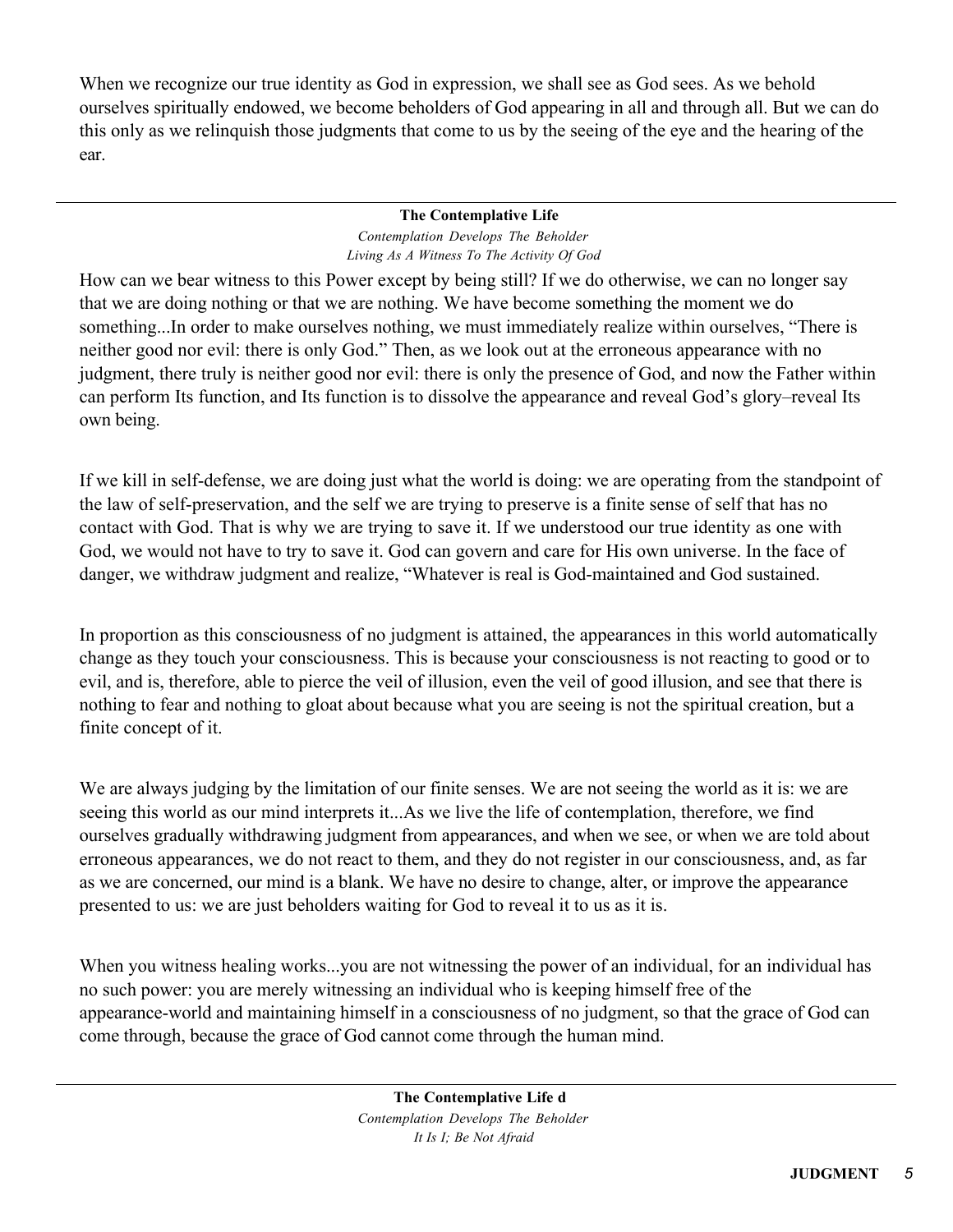"It is I; be not afraid...My kingdom is not of this world...Cease ye from man, whose breath is in his nostrils: for wherein is he to be accounted of?" These are the three scriptural passages that have been the foundation of my healing work ever since the early 1930's..."Cease ye from man, whose breath is in his nostril.." [i.e.] Do not try to change man, improve him, or heal him, and certainly do not judge or condemn him: take no account of him. In other words, be still!.. "My kingdom is not of this world" [i.e.] Do not judge by the appearances of this world, because in *My* kingdom, harmony is.

## **The Infinite Way Letters 1955** *Immortality*

*The Prayer*

Open my mind to righteous judgment / Open my eyes to see the Christ in all I meet / Open my ears to hear the Voice of God / Open my mouth to speak the Word of Truth / Open my heart to Love / Open my hands to serve

# **The Infinite Way Letters 1956** *Neither Good Nor Evil Judge Not According To The Appearance, But Judge Righteous Judgment*

It is necessary to close the eyes to all appearances, judging neither good nor evil–acknowledging only that it is, and in this way something rather like a vacuum is created within your own being, and into that place of stillness and peace Truth reveals Itself as the harmony unto the situation.

# **The Infinite Way Letters 1959**

*October: Freeing Ourselves From Universal Claims Give Up All Attempts To Change The Human Picture*

*Father, I am not trying to change this...condition or person. Awaken me out of this mesmeric dream, so that I do not judge by appearances, but see this person as he is, and I shall be satisfied with that likeness, because here is the Christ.*

# **The Mystical I**

*An Act Of Commitment Our Individual Consciousness Is The Judge*

We could do away with all the prisons on earth if we were correctly taught that no one gets away with anything because the judge is closer than breathing: it is one's very own consciousness.

# *Righteous Judgment*

You will begin to look around at this world and you will realize, "I have been judging after appearances. I have been using the scale of good and evil, the very thing that threw us out of the Garden of Eden...Now, judging neither good nor evil, let me judge righteous judgment. And what is righteous judgment except the knowledge of my identity?"

> **The Thunder Of Silence** *From The Unreal To The Real As We Forgive*